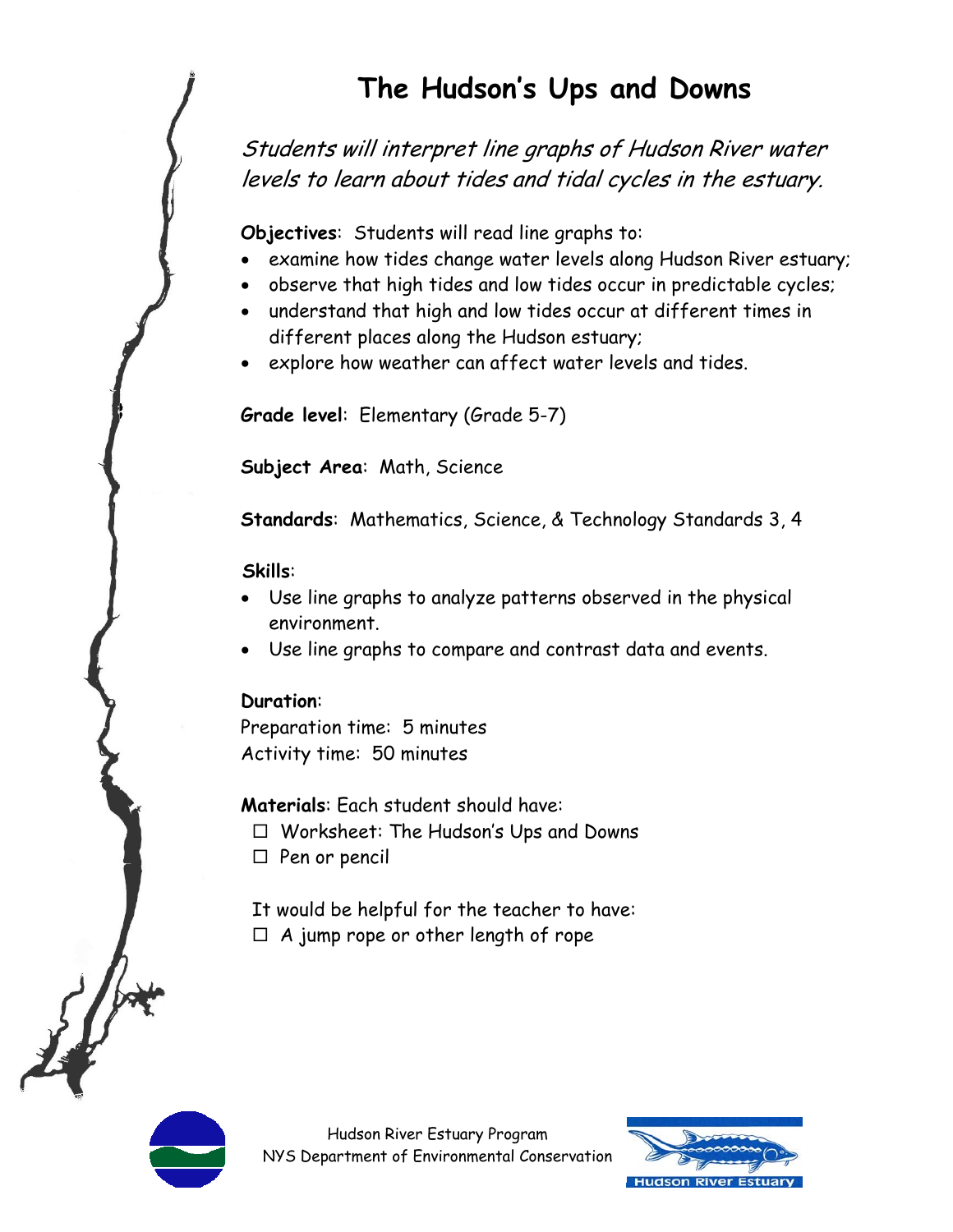## **Background**:

The Hudson's surface is roughly at sea level from New York Harbor to the dam at Troy, and is influenced by ocean tides over that distance. These tides are important to the movement of ships, the plans of kayakers and anglers, the distribution of aquatic plant communities, and many other aspects of economic, recreational, and ecological activity along the river.

This lesson explores the cycle of high and low tides but not their causes, which involve the gravitational attraction between the moon and earth and their relative positions—topics difficult for elementary students to comprehend. That said, a brief and greatly simplified explanation may be useful as background.

Imagine the earth as an idealized ball covered with water at the same depth all around. The moon's gravitational attraction shapes this idealized ball into an ovoid, an egg-shaped object. One of the oval's elongated ends is directly under the moon; the other is on the opposite side of the earth. These elongated ends can be thought of as bulges. While both earth's crust and the oceans bulge, the effect is much greater in the water. These bulges are high tides.

Now put this picture in motion. As the earth spins on its axis, the bulges remain in position under the moon, and are experienced as two daily high tides along the Atlantic coast. In between the bulges, ocean levels are lower, causing low tides. So in the 24 hours it takes the earth to rotate once on its axis, we will usually have two high tides and two low tides. Actually, because the moon revolves around the earth, a complete tidal cycle takes more than 24 hours. Imagine checking your watch when you are directly under the moon and then waiting for the earth to spin full circle. In that time the moon doesn't stand still. It moves ahead towards the east, so 24 hours plus 50 minutes go by before you are directly under the moon again. Thus the timing of a given tide falls back 50 minutes each day, on average. For example, if low tide on Monday morning is at 9:00, low tide Tuesday morning would be at 9:50.

While the above theoretically explains the forces that produce tides, the response of actual oceans, divided up into basins separated by continents, depends on the shape of the perimeter and sea floor of these basins. The bulges do not literally move across the oceans in two massive waves. An explanation of these tidal dynamics goes beyond the space available here.

## **Activity**:

- 1. Discuss what tides are, perhaps by having students recount visits to the ocean.
- 2. Relate what the line graphs show to the reality of water levels rising and falling.
- 3. This activity is best done in class with the teacher available to provide assistance.

## **Assessment**:

- Have students share answers to questions, or collect and grade sheets.
- On a classroom computer or Smartboard, visit a Hudson River remote sensing website and use current water level data (see below) to have students identify high and low tides.



Hudson River Estuary Program NYS Department of Environmental Conservation

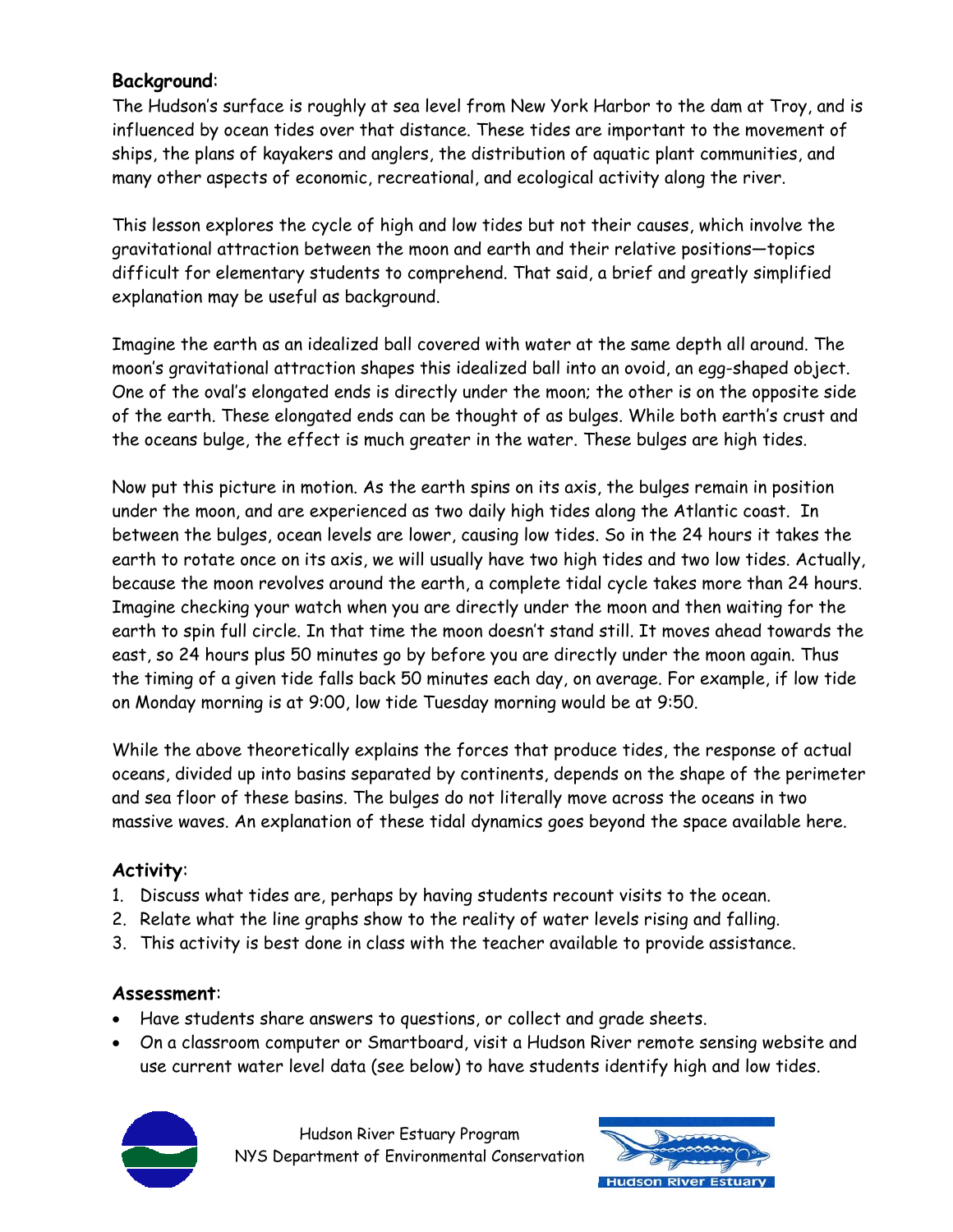## **Vocabulary:**

**dam:** a barrier built across a stream **estuary:** a body of water in which fresh and salt water meet **high tide:** highest water level in the tidal cycle **low tide:** lowest water level in the tidal cycle

**sea level:** the average height of the ocean **tidal cycle:** the repetitive rise and fall of the ocean's surface over a 24-hour period **tides:** the alternating rise and fall of the surface of the ocean and bodies of water closely linked to it

#### **Resources**:

**http://ny.water.usgs.gov/projects/dialer\_plots/saltfront.htm**l The **U.S.** 

**Geological Survey's Hudson River Salt Front website** offers real-time data recorded every 15 minutes by gages at Poughkeepsie and Albany. Click on the 15–minute data link for one of the gages, then scroll down to this table for Albany (the number of parameters available varies with the site). Select the parameter, output format, and number of days to display, then click on GO.

| <b>Available Parameters</b><br>All 2 Available Parameters for this site<br>□ 00010 Temperature, water<br>☑ 62619 Est/ocean elev, NGVD | <b>Available Period</b><br>2007-10-01 2013-01-17<br>2007-10-01 2013-01-17 | <b>Output format</b><br>$\bigcirc$ Graph<br>$\circ$ Graph w/ stats<br>  ⊙ Graph w/o stats Begin date | Days $(2)$<br>2<br>$- -$ or $-$             | GO |
|---------------------------------------------------------------------------------------------------------------------------------------|---------------------------------------------------------------------------|------------------------------------------------------------------------------------------------------|---------------------------------------------|----|
|                                                                                                                                       |                                                                           | OTable<br>○Tab-separated                                                                             | 2013-01-15<br><b>End date</b><br>2013-01-17 |    |

On January 17, 2013, visiting the 15 minute data site for the gauge at Albany, selecting "Est/ocean elev, NGVD" from the available parameters (NGVD is an approximation of sea level), "Graph w/o stats" from the output format list, 2 days of coverage, and clicking on "GO" produced this graph of high and low tides.

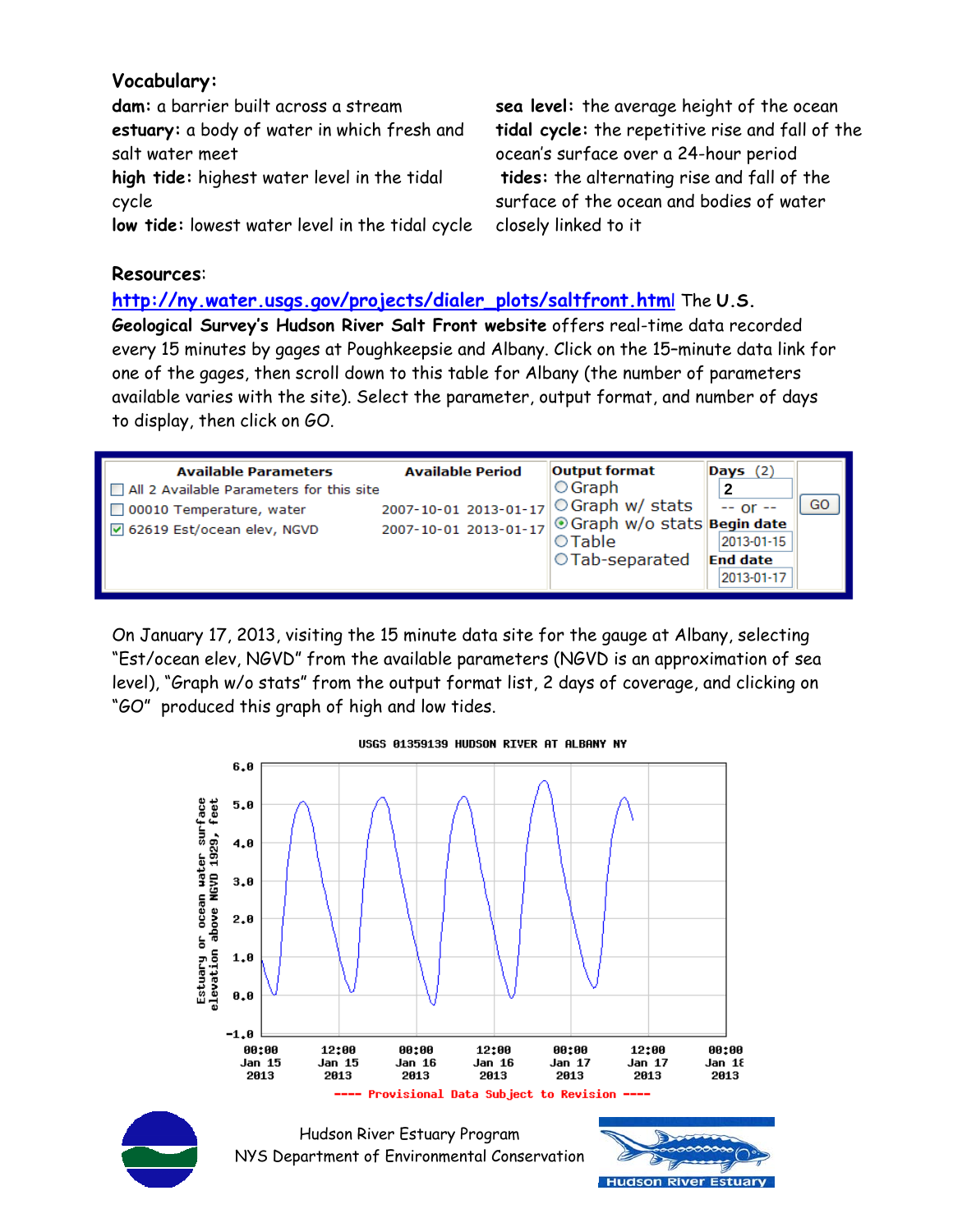**www.hrecos.org** The **Hudson River Environmental Conditions Observing System (HRECOS)** is a network of real-time monitoring stations along the estuary from Albany to New York City. Most of its sensors take measurements every 15 minutes, and offer a range of water and weather data. From the home page, select "Current Conditions" to bring up the interactive screen below.



Use the dropdown menu to choose a station; most offer the option of weather (met) or water (hydro) readings. Then choose a parameter, units (English or metric), start and end dates and click on Plot 1 to produce the desired graph. Move your cursor over the graph and right-click (on PCs) to save or copy it for use in PowerPoints or worksheets, as in the example below, created by selecting the Pump Station at Marist College (hydro) station in Poughkeepsie, the Water Elevation parameter, English units, and start and end dates of January 15 to January 17, 2013.



Punp Station at Marist College (hydro) Water Elevation (NAVD88) (ft) (verified through; )



Hudson River Estuary Program NYS Department of Environmental Conservation

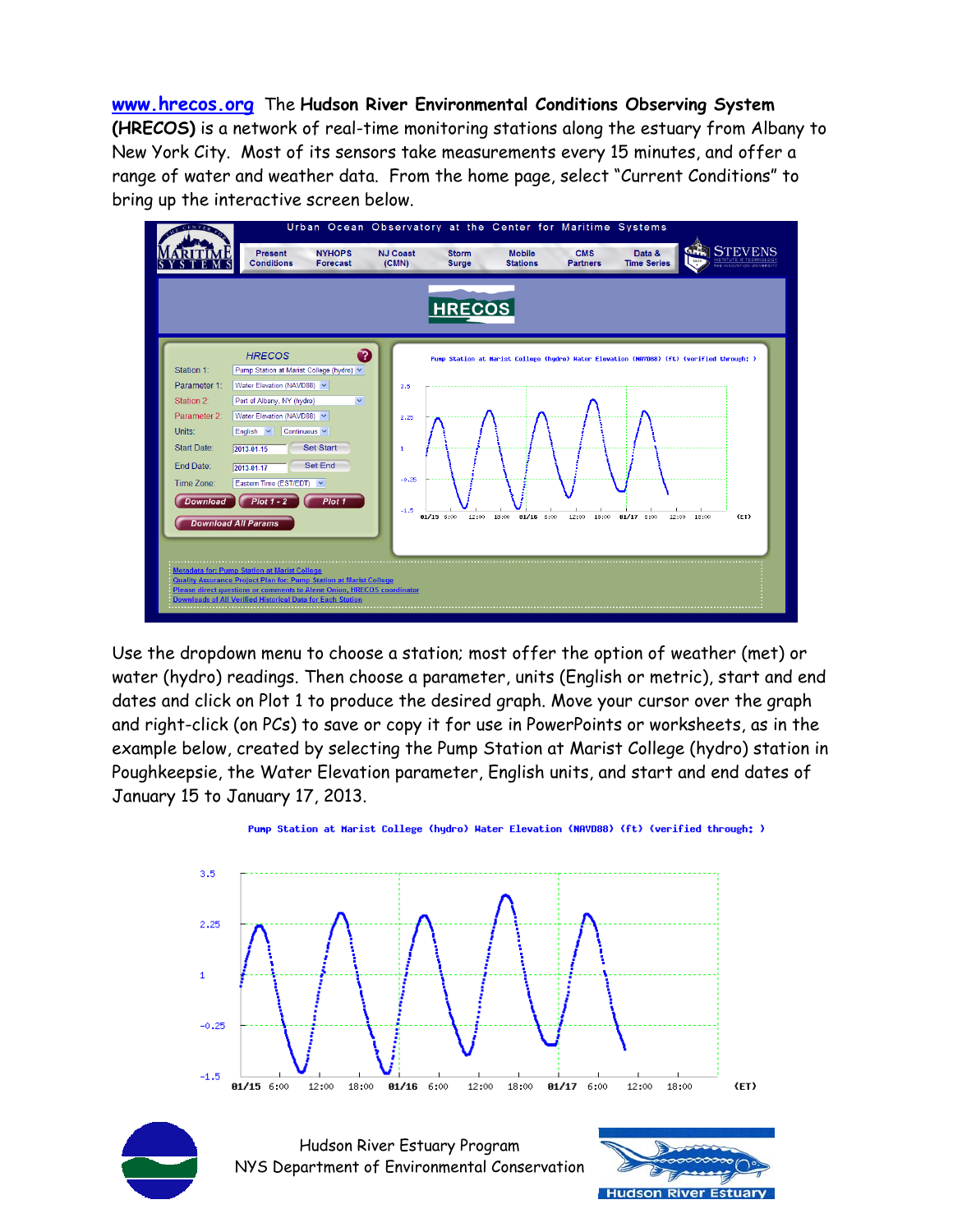The HRECOS interface also allows one to plot two parameters on the same graph. The example below combines the Water Elevation data from the Marist College station with Water Elevation data from the HRECOS station at the Port of Albany on the same dates. It illustrates that a given tide event happens later in Albany than in Poughkeepsie, and that there is a greater range between given high and low tide events in Albany as compared to Poughkeepsie.



**Predictions of high and low tides** for the Hudson River are available atthe National Oceanic and Atmospheric Administration's Tide Predictions page for New York http://tidesandcurrents.noaa.gov/tide\_predictions.shtml?gid=62. Scroll down to the Hudson River predictions, then click on the location desired to see the current day's predicted tides displayed in both a graph and a table. To see predictions for other days, select dates using the drop-down menus below the graph and then click on Submit. Keep in mind that these are only predictions; weather conditions may affect the actual tide times and heights.



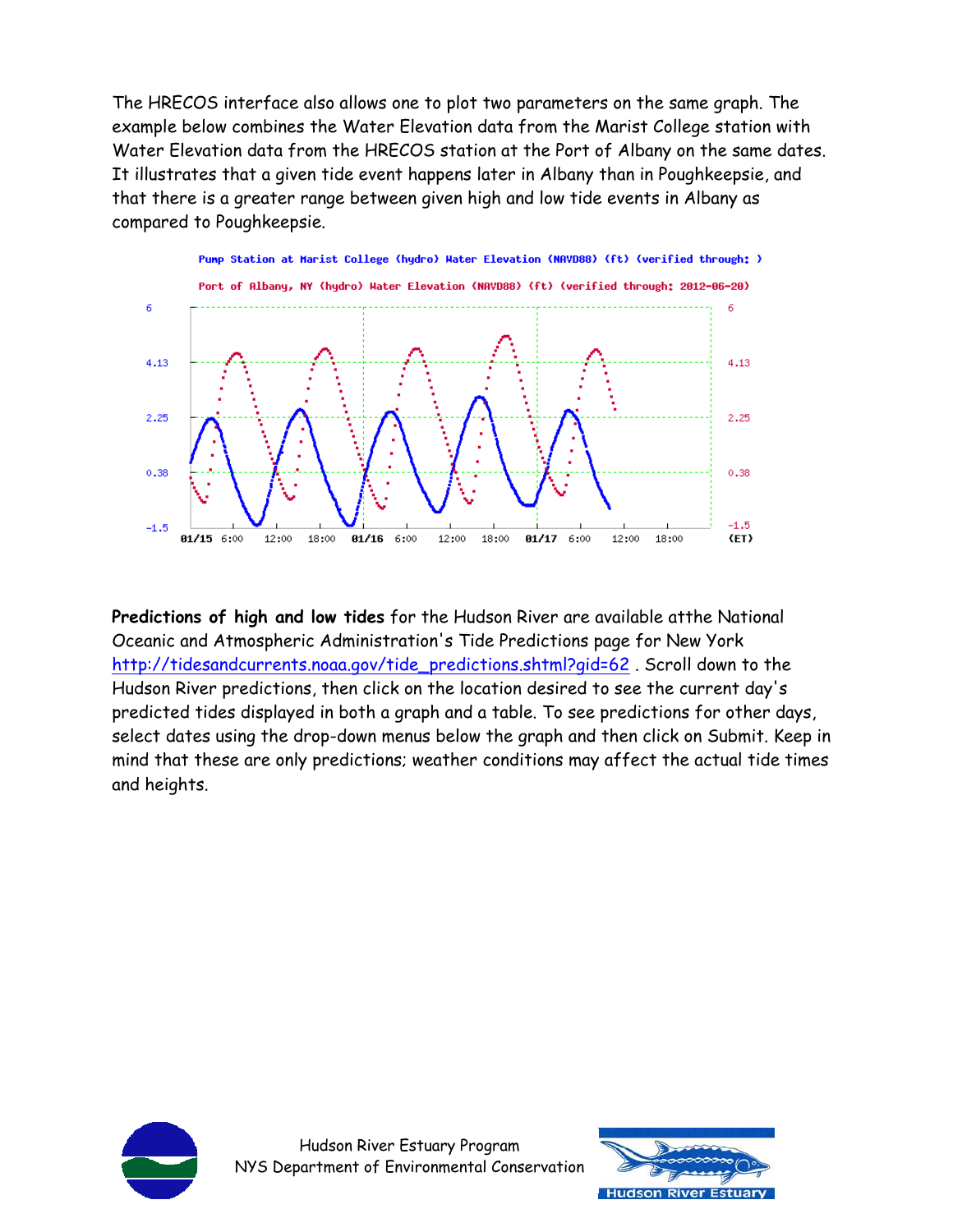# **The Hudson's Ups and Downs – ANSWER KEY**

The Hudson River flows 315 miles from the High Peaks of the Adirondack Mountains to New York Harbor. While the river has one name, it can be divided into two distinct sections. The two line graphs below illustrate some of the differences between these sections. They show the water level of the Hudson at Hadley and at Albany.

To make these graphs, instruments record the water level every 15 minutes. The water level is not measured from the river bottom; the Hudson is not 567 feet deep at Hadley! Instead, the water's height is measured in relation to **sea level**.





**1.** Compare these graphs. What are two differences between Hudson River water levels at Hadley and at Albany?

**The river is at sea level at Albany - 567 feet above sea level at Hadley. In Albany it rises & falls in regular pattern; there is no apparent pattern at Hadley.** 



The Hudson's Ups and Downs: Page 1



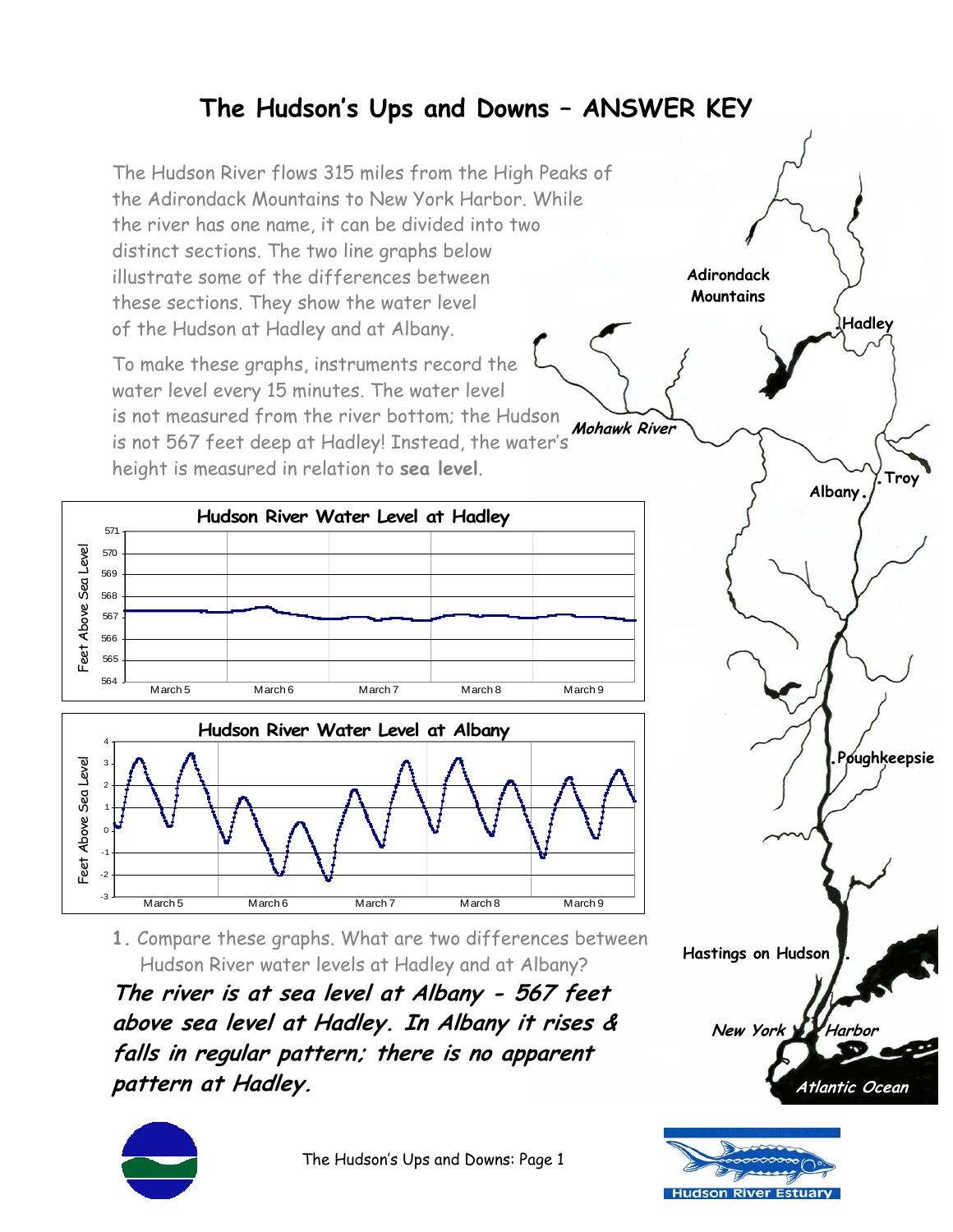The dividing line between the two sections of the Hudson is a **dam** at Troy. Below the dam, the Hudson's surface is roughly at sea level. This allows ocean **tides** to affect the river all the way to the dam, more than 150 miles north of the Atlantic Ocean. Like ocean water at the seashore, the Hudson rises and falls with the tides.

**2.** These pictures show high and low tides at Poughkeepsie. Which is which?



**3.** On the graph below, label each **high tide** and each **low tide**.



- **4.** At 3 PM on March 8, is the tide at Poughkeepsie high or low? **High**
- **5.** At 10 AM on March 9, is the tide at Poughkeepsie high or low? **Low**
- **6.** How many low tides occur each day at Poughkeepsie? How many high tides?

**2 low tides; 2 high tides**



The Hudson's Ups and Downs: Page 2

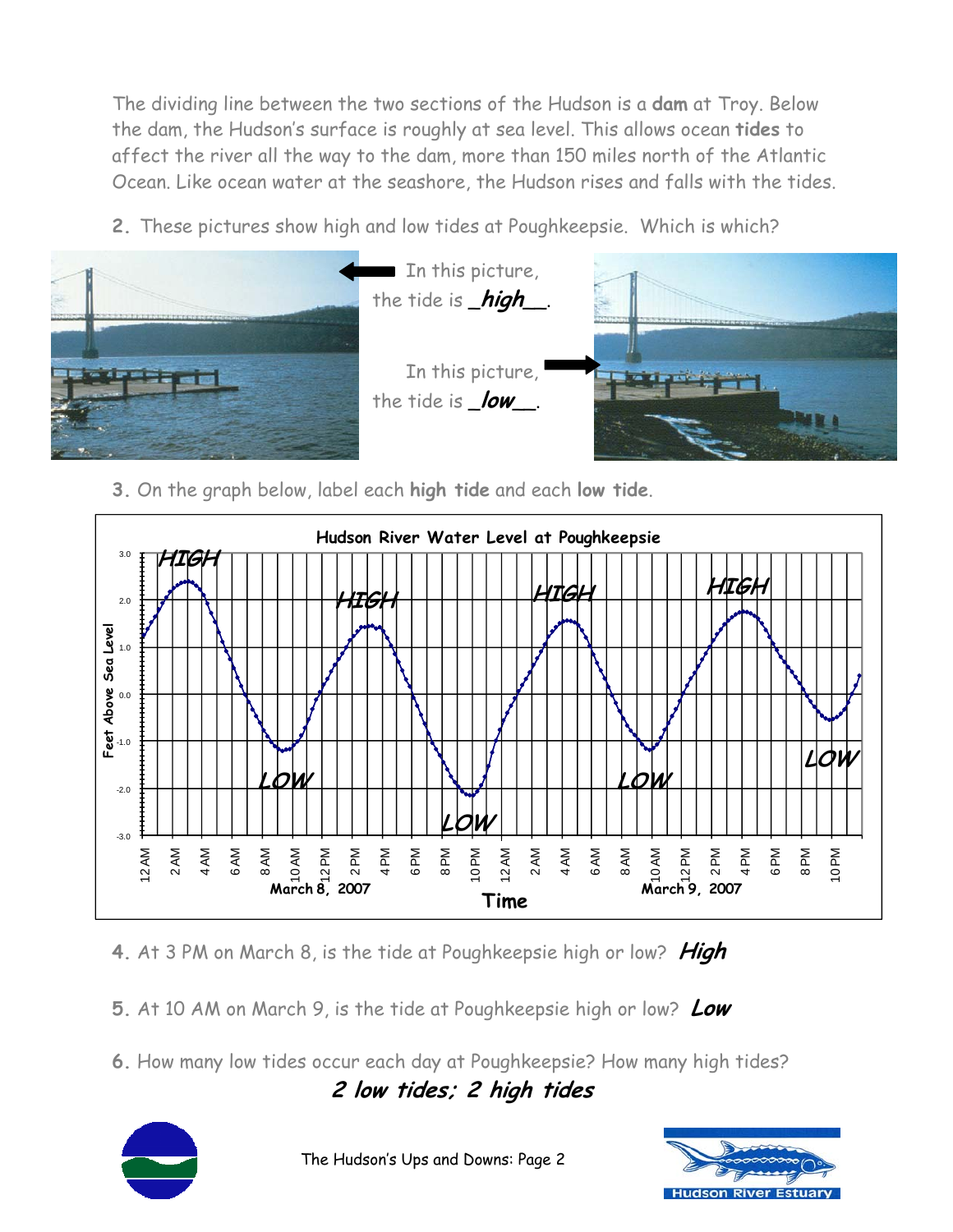

Tides occur in **cycles** – there is a pattern in the timing of high and low tides.

**7.** Early on March 8 at Hastings on Hudson, the tide was high at 12 AM (midnight). How long did it take for the water level to go down to the next low tide?

# **About 6 hours**

 **8.** How much time went by between the morning low tide on March 9 and the afternoon high tide on that day?

# **About 6 hours**

**9.** How much time went by between the 12 AM high tide on March 8 and the next high tide that day?

# **About 12-13 hours**

**10.** How much time went by between the morning low tide on March 9 and the next low tide?

# **About 12-13 hours**

**11.** What time will the first high tide occur on March 10? The first low tide?  **First high about 1–2 AM; first low about 7-8 AM**



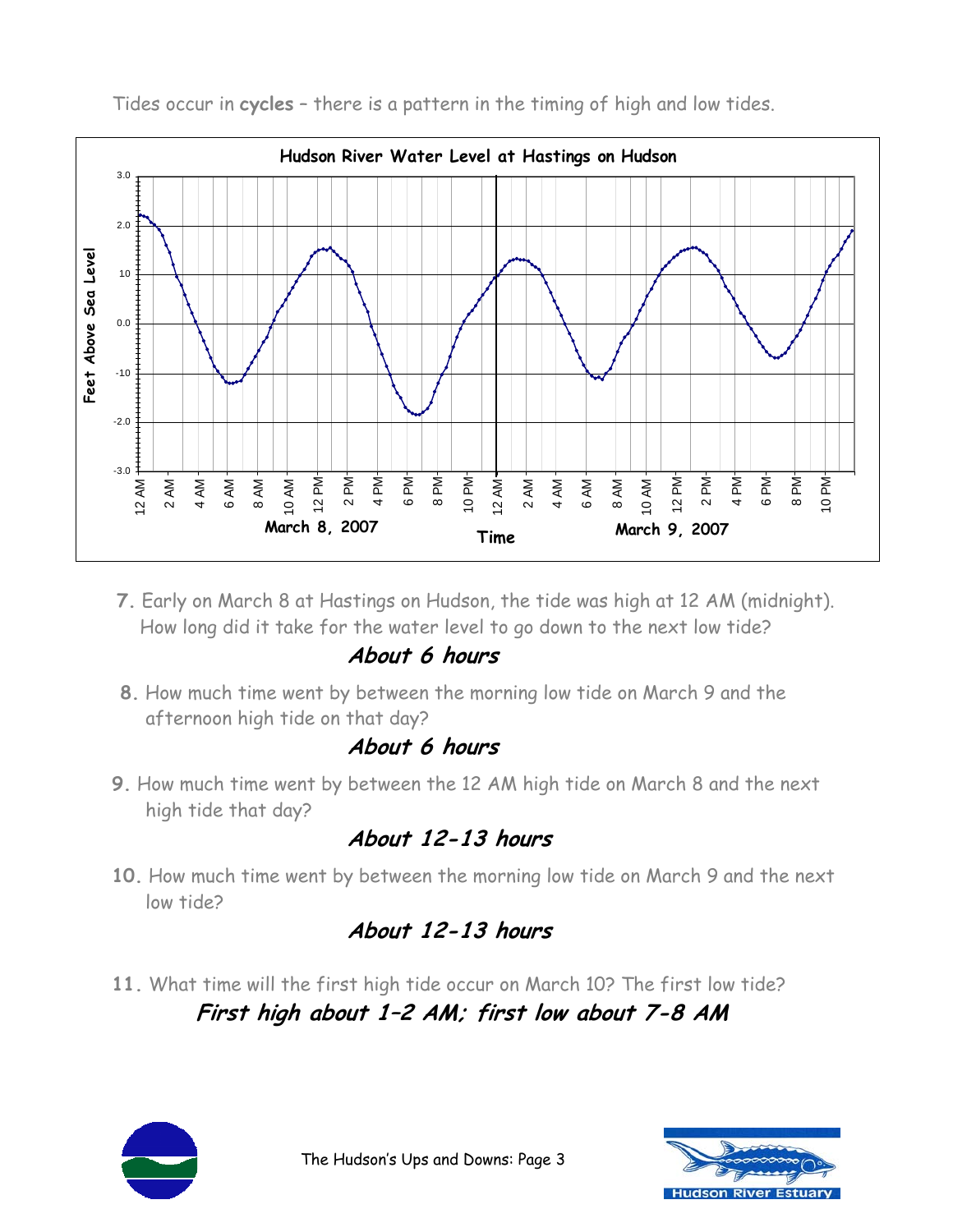Lay a jump rope out on the ground. Give one end a quick up and down snap to make a hump move from one end of the rope to the other. "Snapped" by a rising tide in the ocean, a high tide moves up the Hudson the same way, as shown by the line graphs below. This high tide will reach towns along the river at different times.



The Hudson's Ups and Downs: Page 4

**Hudson River** 

Estuar